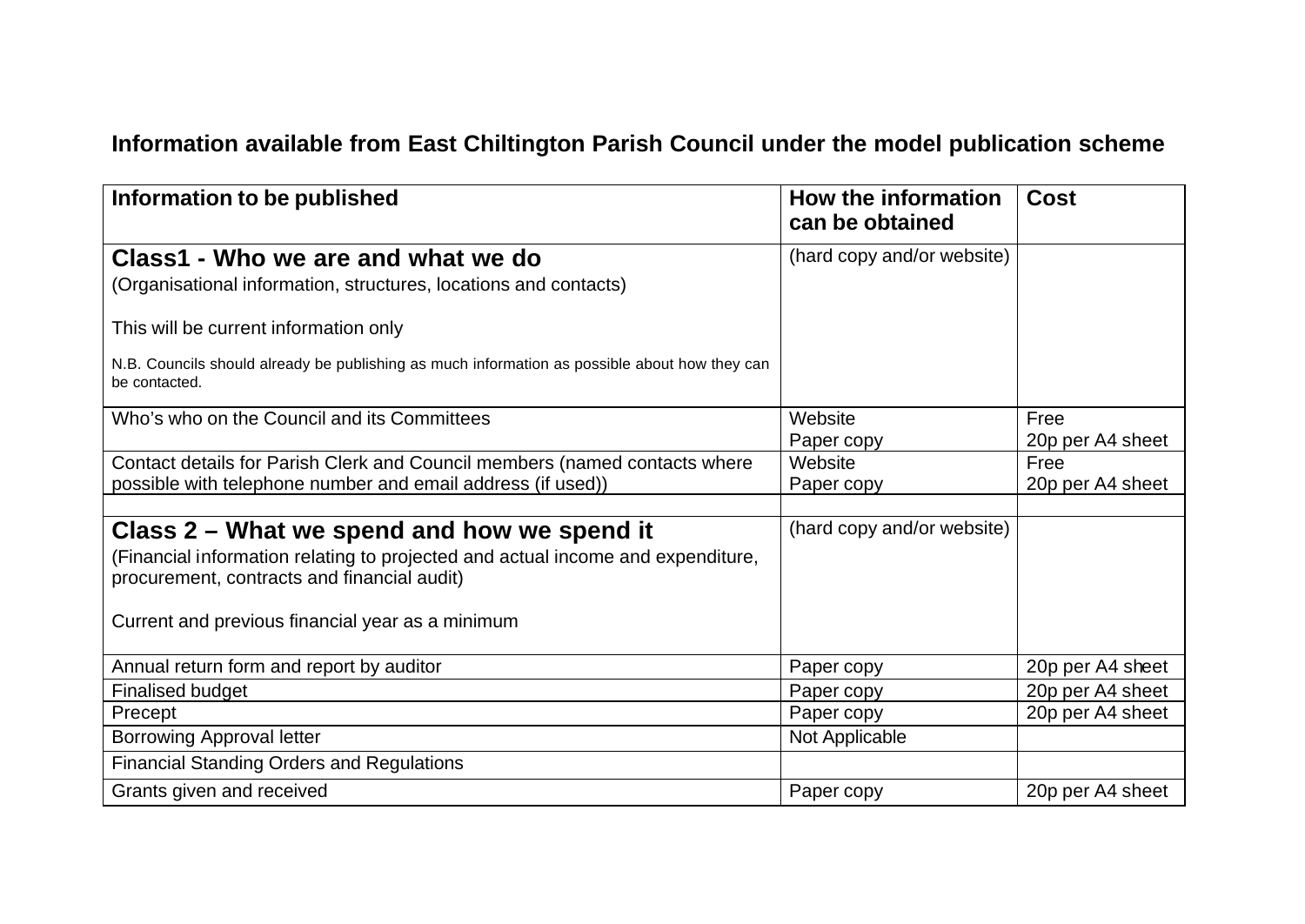| List of current contracts awarded and value of contract                                   | Not Applicable         |                  |
|-------------------------------------------------------------------------------------------|------------------------|------------------|
| Members' allowances and expenses                                                          | Paper copy             | 20p per A4 sheet |
|                                                                                           |                        |                  |
| Class 3 – What our priorities are and how we are doing                                    | (hard copy or website) |                  |
| (Strategies and plans, performance indicators, audits, inspections and reviews)           |                        |                  |
|                                                                                           |                        |                  |
| Parish Plan (current and previous year as a minimum)                                      | Not Applicable         |                  |
| Annual Report to Parish Meeting (current and previous year as a minimum)                  | Paper copy             | 20p per A4 sheet |
| <b>Quality status</b>                                                                     | Not Applicable         |                  |
| Local charters drawn up in accordance with DCLG guidelines                                | Not Applicable         |                  |
|                                                                                           |                        |                  |
|                                                                                           |                        |                  |
| Class 4 – How we make decisions                                                           | (hard copy or website) |                  |
| (Decision making processes and records of decisions)                                      |                        |                  |
|                                                                                           |                        |                  |
| Current and previous council year as a minimum                                            |                        |                  |
|                                                                                           |                        |                  |
| Timetable of meetings (Council, any committee/sub-committee meetings and                  | Website                | Free             |
| parish meetings)                                                                          | Paper copy             | 20p per A4 sheet |
| Agendas of meetings (as above)                                                            | Website                | Free             |
|                                                                                           | Paper copy             | 20p per A4 sheet |
| Minutes of meetings (as $above$ ) – nb this will exclude information that is properly     | Website                | Free             |
| regarded as private to the meeting.                                                       | Paper copy             | 20p per A4 sheet |
| Reports presented to council meetings - nb this will exclude information that is properly | Website                | Free             |
| regarded as private to the meeting.                                                       | Paper copy             | 20p per A4 sheet |
| Responses to consultation papers                                                          | Paper copy             | 20p per A4 sheet |
| Responses to planning applications                                                        | Website                | Free             |
|                                                                                           | Paper copy             | 20p per A4 sheet |
| Bye-laws                                                                                  | Not Applicable         |                  |
|                                                                                           |                        |                  |
|                                                                                           |                        |                  |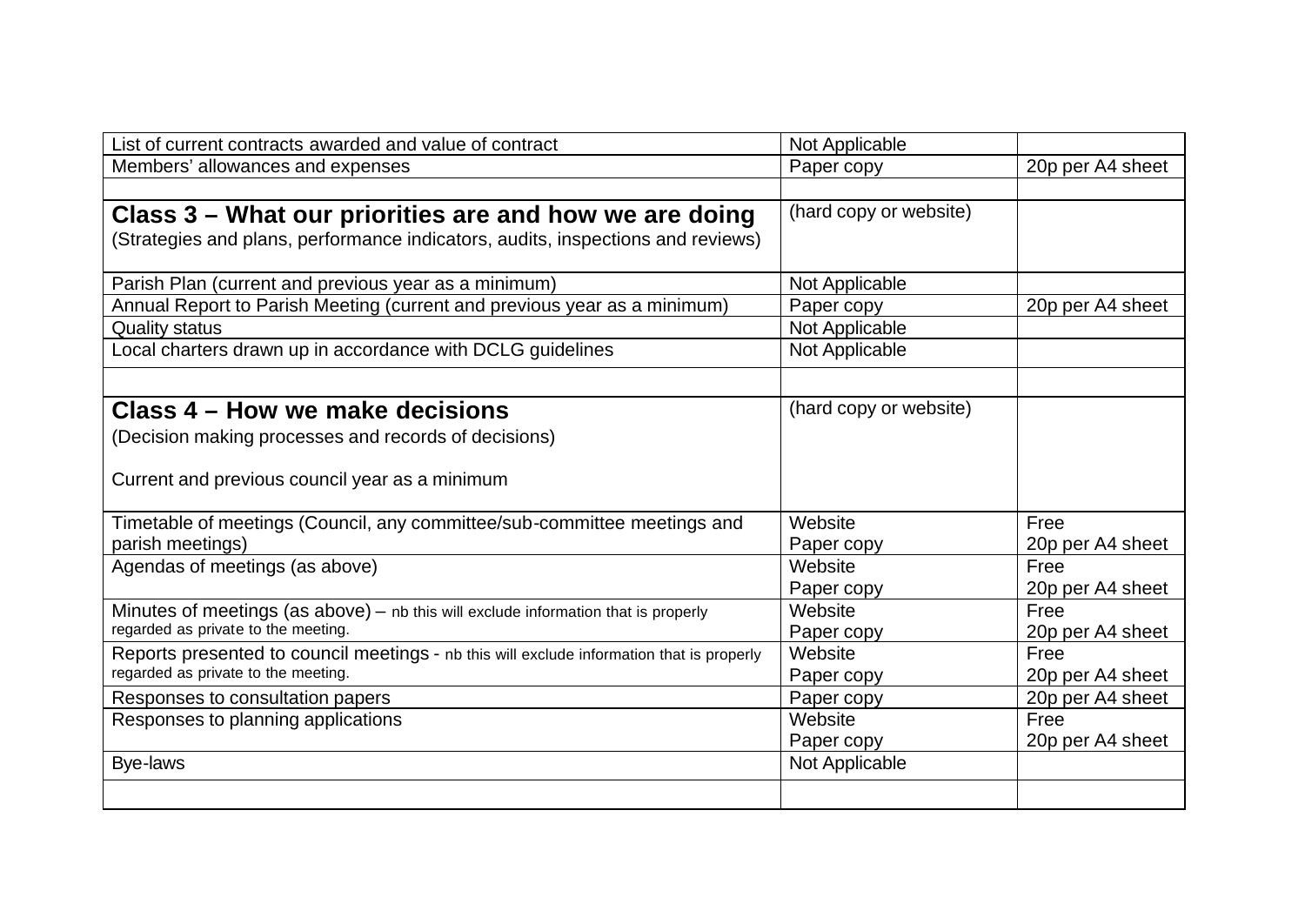| Class 5 – Our policies and procedures<br>(Current written protocols, policies and procedures for delivering our services<br>and responsibilities)<br><b>Current information only</b>                                                                                                                                                                                                                                                                           | (hard copy or website) |                          |
|----------------------------------------------------------------------------------------------------------------------------------------------------------------------------------------------------------------------------------------------------------------------------------------------------------------------------------------------------------------------------------------------------------------------------------------------------------------|------------------------|--------------------------|
| Policies and procedures for the conduct of council business:<br>Procedural standing orders<br>Committee and sub-committee terms of reference<br>Delegated authority in respect of officers<br><b>Code of Conduct</b><br><b>Policy statements</b>                                                                                                                                                                                                               | Website<br>Paper copy  | Free<br>20p per A4 sheet |
| Policies and procedures for the provision of services and about the employment<br>of staff:<br>Internal policies relating to the delivery of services<br>Equality and diversity policy<br>Health and safety policy<br>Recruitment policies (including current vacancies)<br>Policies and procedures for handling requests for information<br>Complaints procedures (including those covering requests for information and<br>operating the publication scheme) | Not Applicable         |                          |
| Information security policy                                                                                                                                                                                                                                                                                                                                                                                                                                    | Not Applicable         |                          |
| Records management policies (records retention, destruction and archive)                                                                                                                                                                                                                                                                                                                                                                                       | Not Applicable         |                          |
| Data protection policies                                                                                                                                                                                                                                                                                                                                                                                                                                       | Not Applicable         |                          |
| Schedule of charges ) for the publication of information)                                                                                                                                                                                                                                                                                                                                                                                                      | Website<br>Paper copy  | Free<br>20p per A4 sheet |
|                                                                                                                                                                                                                                                                                                                                                                                                                                                                |                        |                          |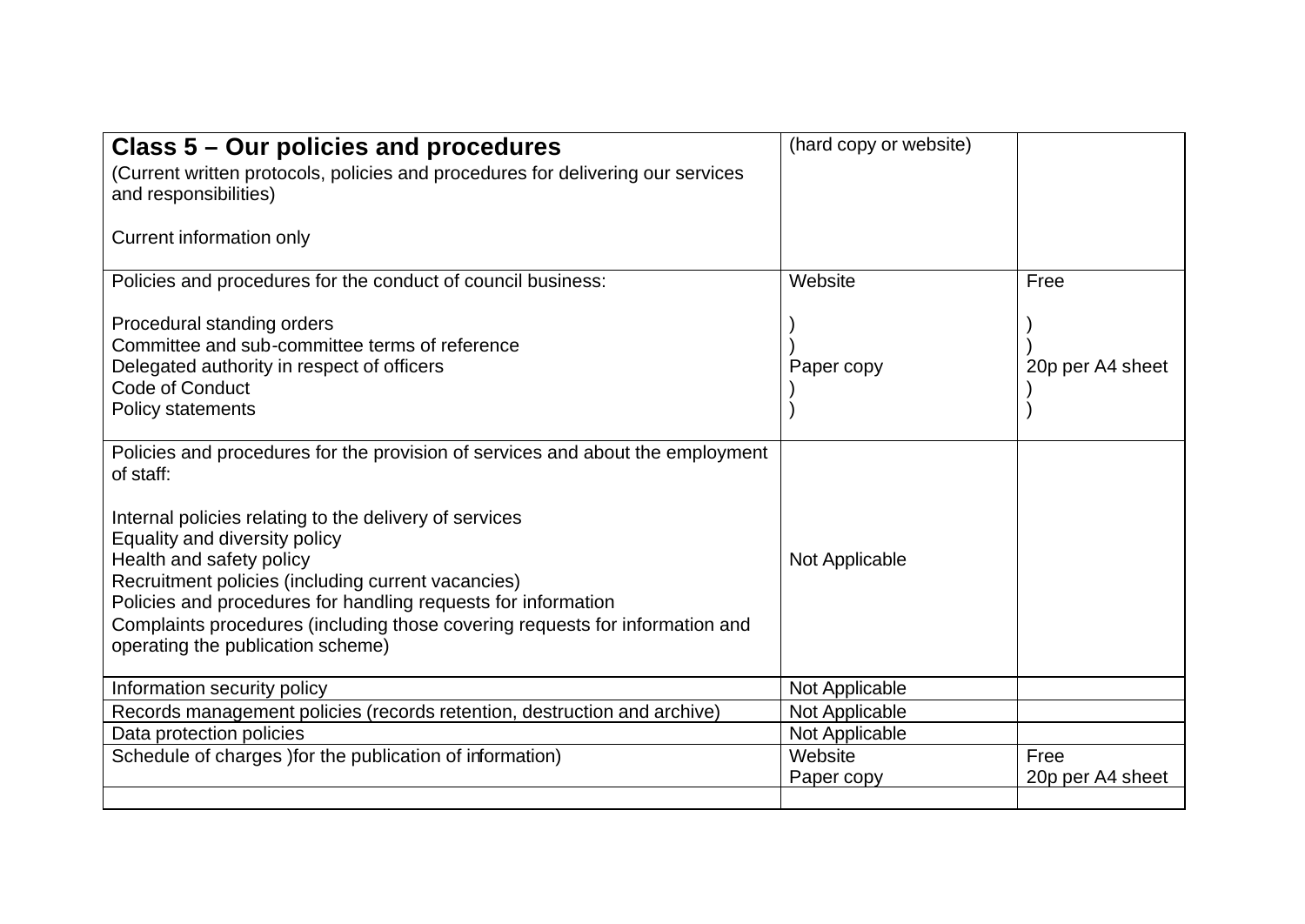| <b>Class 6 – Lists and Registers</b><br>Currently maintained lists and registers only                                                                                                            | (hard copy or website;<br>some information may<br>only be available by<br>inspection) |                  |
|--------------------------------------------------------------------------------------------------------------------------------------------------------------------------------------------------|---------------------------------------------------------------------------------------|------------------|
| Any publicly available register or list (if any are held this should be publicised; in most<br>circumstances existing access provisions will suffice)                                            | Not Applicable                                                                        |                  |
| <b>Assets Register</b>                                                                                                                                                                           | Paper copy                                                                            | 20p per A4 sheet |
| Disclosure log (indicating the information that has been provided in response to requests;<br>recommended as good practice, but may not be held by parish councils)                              | Not Applicable                                                                        |                  |
| Register of members' interests                                                                                                                                                                   | Paper copy                                                                            | 20p per A4 sheet |
| Register of gifts and hospitality                                                                                                                                                                | Not Applicable                                                                        |                  |
|                                                                                                                                                                                                  |                                                                                       |                  |
| Class 7 – The services we offer<br>(Information about the services we offer, including leaflets, guidance and<br>newsletters produced for the public and businesses)<br>Current information only | (hard copy or website;<br>some information may<br>only be available by<br>inspection) |                  |
| <b>Allotments</b>                                                                                                                                                                                | Not Applicable                                                                        |                  |
| Burial grounds and closed churchyards                                                                                                                                                            | Not Applicable                                                                        |                  |
| Community centres and village halls                                                                                                                                                              | Not Applicable                                                                        |                  |
| Parks, playing fields and recreational facilities                                                                                                                                                | Not Applicable                                                                        |                  |
| Seating, litter bins, clocks, memorials and lighting                                                                                                                                             | Not Applicable                                                                        |                  |
| <b>Bus shelters</b>                                                                                                                                                                              | Not Applicable                                                                        |                  |
| <b>Markets</b>                                                                                                                                                                                   | Not Applicable                                                                        |                  |
| <b>Public conveniences</b>                                                                                                                                                                       | Not Applicable                                                                        |                  |
| Agency agreements                                                                                                                                                                                | Not Applicable                                                                        |                  |
| A summary of services for which the council is entitled to recover a fee, together<br>with those fees (e.g. burial fees)                                                                         | Not Applicable                                                                        |                  |
|                                                                                                                                                                                                  |                                                                                       |                  |